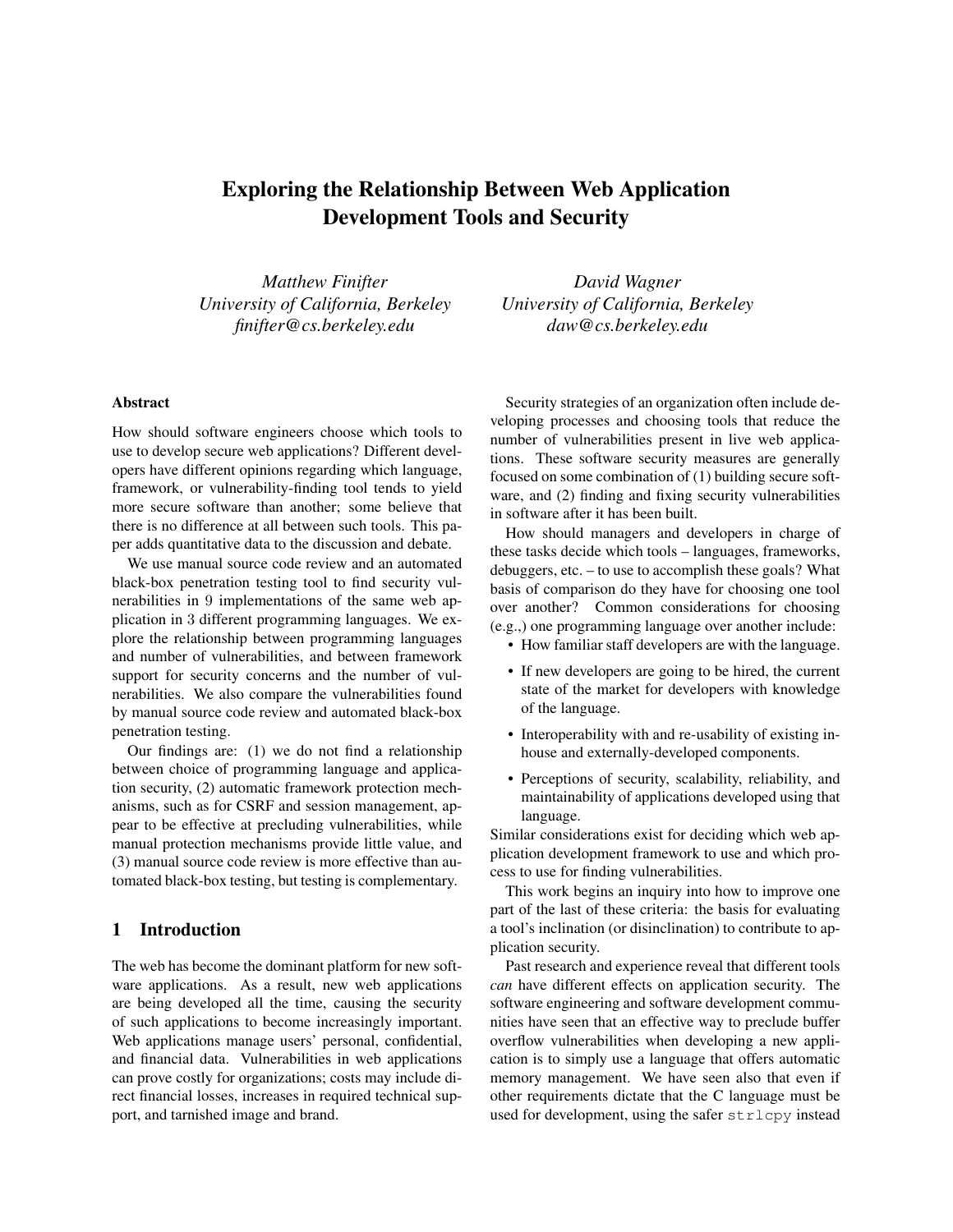of strcpy can preclude the introduction of many buffer overflow vulnerabilities.

This research is an exploratory study into the security properties of some of the tools and processes that organizations might choose to use during and after they build their web applications. We seek to understand whether the choice of language, web application development framework, or vulnerability-finding process affects the security of the applications built using these tools.

We study the questions by analyzing 9 independent implementations of the same web application. We collect data on (1) the number of vulnerabilities found in these implementations using both a manual security review and an automatic black-box penetration testing tool, and (2) the level of security support offered by the frameworks. We look in these data sets for patterns that might indicate differences in application security between programming languages, frameworks, or processes for finding vulnerabilities. These patterns allow us to generate and test hypotheses regarding the security implications of the various tools we consider.

This paper's main contributions are as follows:

- We develop a methodology for studying differences in the effect on application security that different web application development tools may have. The tools we consider are programming languages, web application development frameworks, and processes for finding vulnerabilities.
- We generate and test hypotheses regarding the differences in security implications of these tools.
- We develop a taxonomy for framework-level defenses that ranges from *always on* framework support to no framework support.
- We find evidence that automatic framework-level defenses work well to protect web applications, but that even the best manual defenses will likely continue to fall short of their goals.
- We find evidence that manual source code analysis and automated black-box penetration testing are complementary.

# 2 Goals

Programming language. We want to measure the influence that programming language choice has on the security of the software developed using that language. If such an influence exists, software engineers (or their managers) could take it into account when planning which language to use for a given job. This information could help reduce risk and allocate resources more appropriately.

We have many reasons to believe that the features of a programming language could cause differences in the security of applications developed using that language. For example, research has shown that type systems can statically find (and therefore preclude, by halting compilation) certain types of vulnerabilities [21, 20]. In general, static typing can find bugs (any of which could be a vulnerability) that may not have been found until the time of exploitation in a dynamically-typed language.

Also, one language's standard libraries might be more usable, and therefore less prone to error, than another's. A modern exception handling mechanism might help developers identify and recover from dangerous scenarios.

But programming languages differ in many ways beyond the languages themselves. Each language has its own community, and these often differ in their philosophies and values. For example, the Perl community values TMTOWTDI ("There's more than one way to do it") [4], but the Zen of Python [16] states, "[t]here should be one – and preferably, only one – obvious way to do it." Clear documentation could play a role as well.

Therefore, we want to test whether the choice of language measurably influences overall application security. If so, it would be useful to know whether one language fares better than another for any specific class of vulnerability. If this is the case, developers could focus their efforts on classes for which their language is lacking good support, and not worry so much about those classes in which data show their language is strong.

Web application development framework. Web application development frameworks provide a set of libraries and tools for performing tasks common in web application development. We want to evaluate the role that they play in the development of secure software. This can help developers make more informed decisions when choosing which technologies to use.

Recently, we have seen a trend of frameworks adding security features over time. Many modern frameworks take care of creating secure session identifiers (e.g., Zend, Ruby on Rails), and some have added support for automatically avoiding cross-site scripting (XSS) or cross-site request forgery (CSRF) vulnerabilities (e.g., Django, CodeIgniter). It is natural to wonder if frameworks that are pro-active in developing security features yield software with measurably better security, but up to this point we have no data showing whether this is so.

Vulnerability-finding tool. Many organizations manage security risk by assessing the security of software before they deploy or ship it. For web applications, two prominent ways to do so are (1) black-box penetration testing, using automated tools designed for this purpose, and (2) manual source code analysis by an analyst knowledgeable about security risks and common vulnerabilities. The former has the advantage of being mostly automated and being cheaper; the latter has a reputation as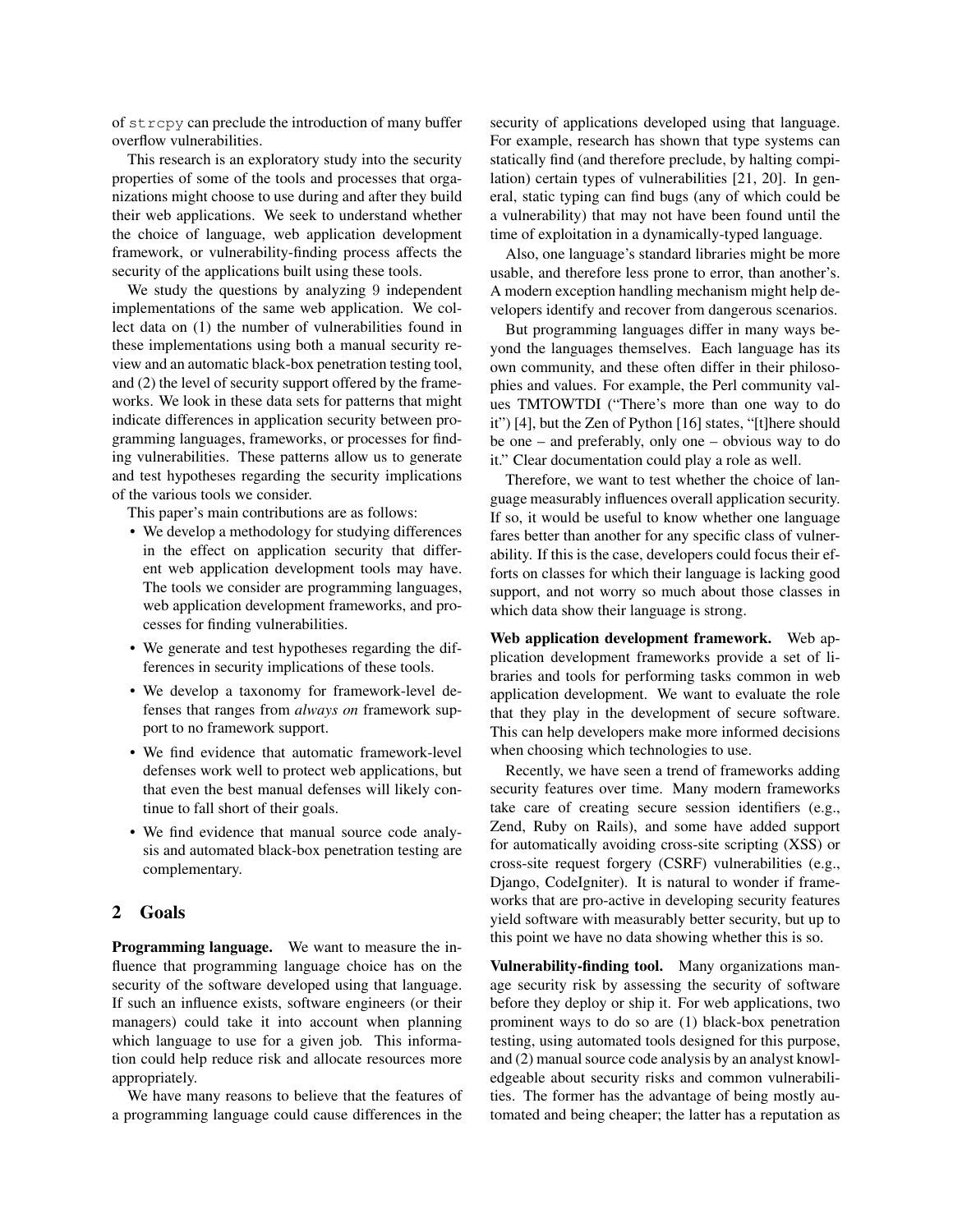| Team           | Language   | <b>Frameworks used</b>          |  |  |
|----------------|------------|---------------------------------|--|--|
| <b>Number</b>  |            |                                 |  |  |
|                | Perl       | DBIx::DataModel, Catalyst, Tem- |  |  |
|                |            | plate Toolkit                   |  |  |
| $\mathfrak{D}$ | Perl       | Mason, DBI                      |  |  |
| 5.             | Perl       | Gantry, Bigtop, DBIx::Class     |  |  |
| 3              | Java       | abaXX, JBoss, Hibernate         |  |  |
| 4              | Java       | Spring, Spring Web Flow, Hiber- |  |  |
|                |            | nate, Acegi Security            |  |  |
| 9              | Java       | Equinox, Jetty, RAP             |  |  |
| 6              | <b>PHP</b> | Zend Framework, OXID framework  |  |  |
| 7              | <b>PHP</b> | proprietary framework           |  |  |
| 8              | PHP        | <b>Zend Framework</b>           |  |  |

*Table 1:* Set of frameworks used by each team.

more comprehensive but more expensive. However, we are not aware of quantitative data to measure their relative effectiveness. We work toward addressing this problem by comparing the effectiveness of manual review to that of automated black-box penetration testing. Solid data on this question may help organizations make an informed choice between these assessment methods.

### 3 Methodology

In order to address these questions, we analyze several independent implementations of the same web application specification, written using different programming languages and different frameworks. We find vulnerabilities in these applications using both manual source code review and automated black-box penetration testing, and we determine the level of framework support each implementation has at its disposal to help it contend with various classes of vulnerabilities. We look for associations between: (1) programming language and number of vulnerabilities, (2) framework support and number of vulnerabilities, and (3) number of vulnerabilities found by manual source code analysis and by automated blackbox penetration testing.

We analyze data collected in a previous study called Plat Forms [19]. In that work, the researchers devised and executed a controlled experiment that gave 9 professional programming teams the same programming task for a programming contest. Three of the teams used Perl, three used PHP, and the remaining three used Java.

The contest rules stated that each team had 30 hours to implement the specification of a web application called People By Temperament [18]. Each team chose which frameworks they were going to use. There was little overlap in the set of frameworks used by teams using the same programming language. Table 1 lists the set of frameworks used by each team.

The researchers collected the 9 programs and analyzed their properties. While they were primarily concerned with metrics like performance, completeness, size, and usability, we re-analyze their data to evaluate the security properties of these 9 programs.

Each team submitted a complete source code package and a virtual machine image. The VM image runs a web server, which hosts their implementation of People by Temperament. The source code packages were trimmed to remove any code that was not developed specifically for the contest, and these trimmed source code packages were released under open source licenses.<sup>1</sup>

For our study, we used the set of virtual machine images and the trimmed source code packages. The Plat Forms study gathered a lot of other data (e.g., samples at regular intervals of the current action of each developer) that we did not need for the present study. The data from our study are publicly available online.<sup>2</sup>

#### 3.1 People by Temperament

We familiarized ourselves with the People by Temperament application before beginning our security analysis. The application is described as follows:

PbT (People by Temperament) is a simple community portal where members can find others with whom they might like to get in contact: people register to become members, take a personality test, and then search for others based on criteria such as personality types, likes/dislikes, etc. Members can then get in contact with one another if both choose to do so. [18]

People by Temperament is a small but realistic web application with a non-trivial attack surface. It has security goals that are common amongst many web applications. We list them here:

- Isolation between users. No user should be able to gain access to another user's account; that is, all information input by a user should be integrityprotected with respect to other users. No user should be able to view another user's confidential information without approval. Confidential information includes a user's password, full name, email address, answers to personality test questions, and list of contacts. Two users are allowed to view each other's full name and email address once they have agreed to be in contact with one another.
- Database confidentiality and integrity. No user should be able to directly access the database, since it contains other users' information and it may contain confidential web site usage information.
- Web site integrity. No user should be able to vandalize or otherwise modify the web site contents.

<sup>1</sup>http://www.plat-forms.org/sites/default/files/ platforms2007solutions.zip

<sup>2</sup>http://www.cs.berkeley.edu/˜finifter/datasets/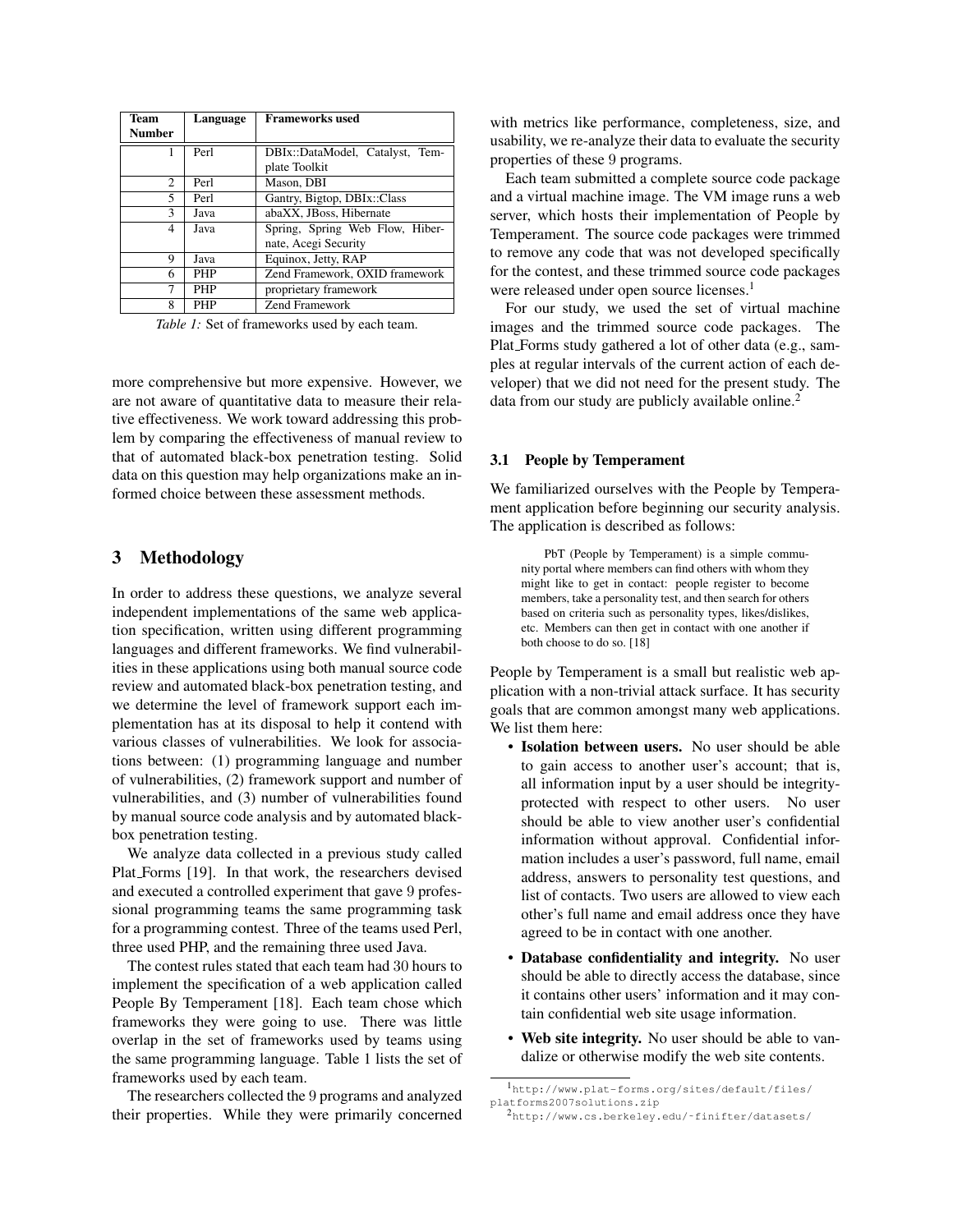| <b>Integer-valued</b> | Stored XSS<br>Reflected XSS<br>SQL injection<br>Authentication or authorization bypass |
|-----------------------|----------------------------------------------------------------------------------------|
| <b>Binary</b>         | <b>CSRF</b><br>Broken session management<br>Insecure password storage                  |

*Table 2:* The types of vulnerabilities we looked for. We distinguish binary and integer-valued vulnerability classes. Integervalued classes may occur more than once in an implementation. For example, an application may have several reflected XSS vulnerabilities. The binary classes represent presence or absence of an application-wide vulnerability. For example, in all implementations in this study, CSRF protection was either present throughout the application or not present at all.

| <b>Review</b> | Dev.   | Lang.      | <b>SLOC</b> | <b>Review</b> | <b>Review</b> |
|---------------|--------|------------|-------------|---------------|---------------|
| <b>Number</b> | Team   |            |             | Time          | Rate          |
|               | Number |            |             | (min.)        | (SLOC/hr)     |
| 1             | 6      | <b>PHP</b> | 2,764       | 256           | 648           |
| 2             | 3      | Java       | 3,686       | 229           | 966           |
| 3             |        | Perl       | 1,057       | 210           | 302           |
| 4             | 4      | Java       | 2,021       | 154           | 787           |
| 5             | 2      | Perl       | 1,259       | 180           | 420           |
| 6             | 8      | <b>PHP</b> | 2,029       | 174           | 700           |
| 7             | 9      | Java       | 2,301       | 100           | 1,381         |
| 8             | 7      | <b>PHP</b> | 2,649       | 99            | 1,605         |
| 9             | 5.     | Perl       | 3.403       | 161           | 1,268         |

*Table 3:* Time taken for manual source code reviews, and number of source lines of code for each implementation.

• System confidentiality and integrity. No user should be able to gain access to anything on the web application server outside of the scope of the web application. No user should be able to execute additional code on the server.

The classes of vulnerabilities that we consider are presented in Table 2. A vulnerability in any of these classes violates at least one of the application's security goals.

#### 3.2 Vulnerability data

We gathered vulnerability data for each implementation in two distinct phases. In the first phase, a reviewer performed a manual source code review of the implementation. In the second phase, we subjected the implementation to the attacks from an automated black-box web penetration testing tool called Burp Suite Pro [17].

We used both methods because we want to find as many vulnerabilities as we can. We hope that any failings of one method will be at least partially compensated by the other. Although we have many static analysis tools at our disposal, we chose not to include them in this study because we are not aware of any that work equally well for all language platforms. Using a static analysis tool that performs better for one language than another would have introduced systematic bias into our experiment.

#### 3.2.1 Manual source code review

One reviewer (Finifter) reviewed all implementations. This reviewer is knowledgeable about security and had previously been involved in security reviews.

Using one reviewer for all implementations avoids the problem of subjectivity between different reviewers that would arise if the reviewers were to examine disjoint sets of implementations. We note that having multiple reviewers would be beneficial if each reviewer was able to review all implementations independently of all other reviewers.

The reviewer followed the Flaw Hypothesis Methodology [6] for conducting the source code reviews. He used the People by Temperament specification and knowledge of flaws common to web applications to develop a list of types of vulnerabilities to look for. He performed two phases of review, first looking for specific types of flaws from the list, then comprehensively reviewing the implementation. He confirmed each suspected vulnerability by developing an exploit.

We randomly generated the order in which to perform the manual source code reviews in order to mitigate any biases that may have resulted from choosing any particular review order. Table 3 presents the order in which the reviewer reviewed the implementations as well as the amount of time spent on each review.

The reviewer spent as much time as he felt necessary to perform a complete review. As shown in Table 3, the number of source lines of code reviewed per hour varies widely across implementations; the minimum is 302 and the maximum is 1,605. Cohen [7] states that "[a]n expected value for a meticulous inspection would be 100- 200 LOC/hour; a normal inspection might be 200-500." It is unclear upon what data or experience these numbers are based, but we expect the notion of "normal" to vary across different types of software. For example, we expect a review of a kernel module to proceed much more slowly than that of a web application. Additionally, we note that the number of source lines of code includes both static HTML content and auto-generated code, neither of which tends to require rigorous security review.

To help gauge the validity of our data for manual source code review, we test the following hypotheses:

- Later reviews take less time than earlier reviews.
- More vulnerabilities were found in later reviews.
- Slower reviews find more vulnerabilities.

If we find evidence in support of either of the first two hypotheses, this may indicate that the reviewer gained experience over the course of the reviews, which may have biased the manual review data. A more experienced reviewer can be expected to find a larger fraction of the vulnerabilities in the code, and if this fraction increases with each review, we expect our data to be biased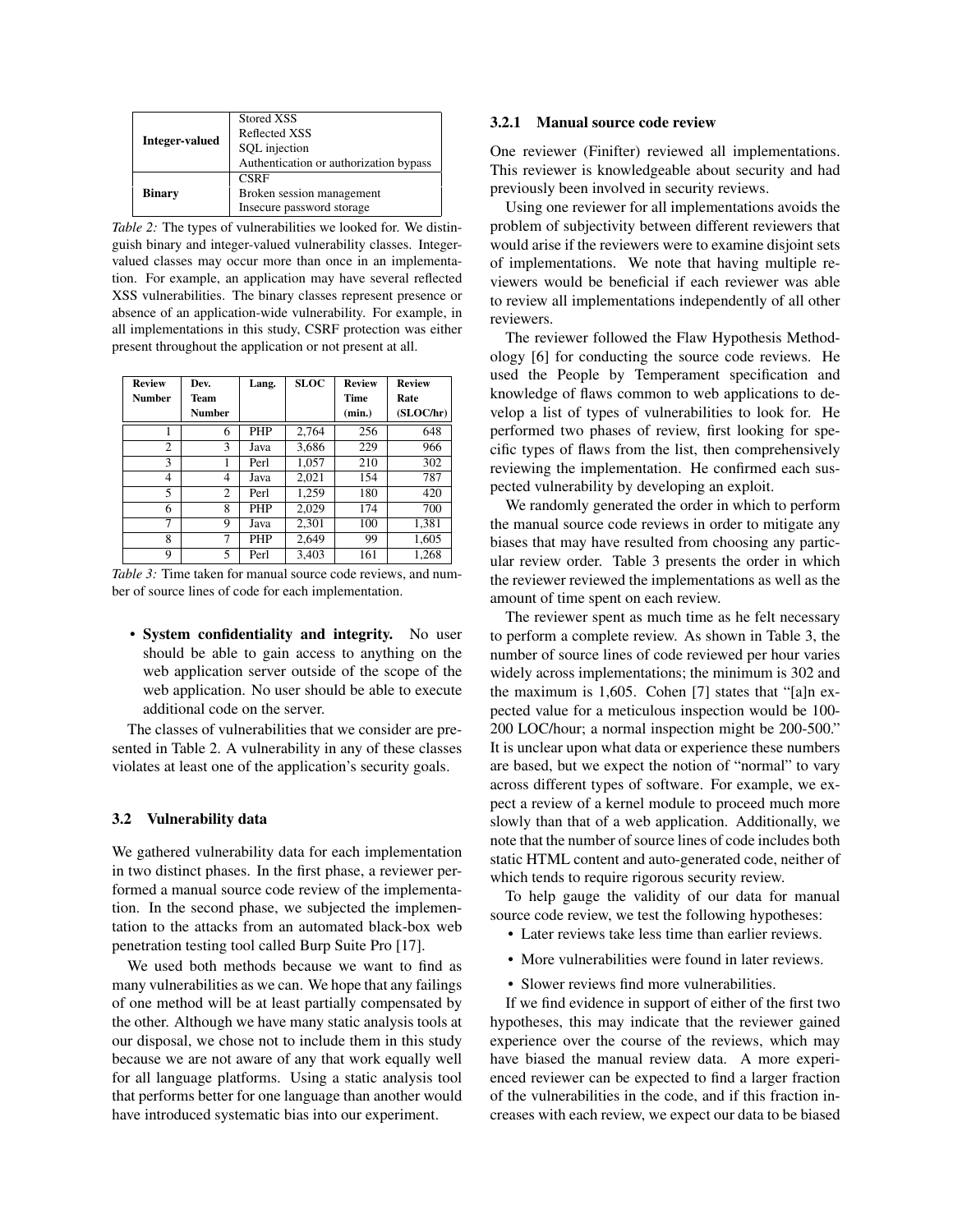in showing those implementations reviewed earlier to be more secure. Spearman's rho for these two hypotheses is  $\rho = 0.633 (p = 0.0671)$  and  $\rho = -0.0502 (p = 0.8979)$ , respectively, which means that we do not find evidence in support of either of these hypotheses.

If we find evidence in support of the third of these hypotheses, this may indicate that the reviewer did not allow adequate time to complete one or more of the reviews. This would bias the data to make it appear that those implementations reviewed more quickly are more secure than those for which the review proceeded more slowly. The correlation coefficient between review rate and number of vulnerabilities found using manual analysis is  $r = 0.0676$  ( $p = 0.8627$ ), which means we do not find evidence in support of this hypothesis. The lack of support for these hypotheses modestly increases our confidence in the validity of our manual analysis data.

#### 3.2.2 Black-box testing

We used Portswigger's Burp Suite Professional version 1.3.08 [17] for black box testing of the implementations. We chose this tool because a previous study has shown it to be among the best of the black box testing tools [11] and because it has a relatively low cost.

We manually spidered each implementation before running Burp Suite's automated attack mode (called "scanner"). All vulnerabilities found by Burp Suite were manually verified and de-duplicated (when necessary).

#### 3.3 Framework support data

We devised a taxonomy to categorize the level of support a framework provides for protecting against various vulnerability classes. We distinguish levels of framework support as follows.

The strongest level of framework support is *always on*. Once a developer decides to use a framework that offers always-on protection for some vulnerability class, a vulnerability in that class cannot be introduced unless the developer stops using the framework. An example of this is the CSRF protection provided automatically by Spring Web Flow [10], which Team 4 used in its implementation. Spring Web Flow introduces the notion of tokens, which define flows through the UI of an application, and these tokens double as CSRF tokens, a well-known protection mechanism for defending against CSRF vulnerabilities. Since they are integral to the functionality the framework provides, they cannot be removed or disabled without ceasing to use the framework entirely.

The next strongest level of framework support is *optout* support. This level of support provides protection against a vulnerability class by default, but it can be disabled by the developer if he so desires. Team 2's custom ORM framework provides opt-out support for SQL injection. If the framework is used, SQL injection cannot occur, but a developer can opt out by going around the framework to directly issue SQL queries.

*Opt-in* support refers to a defense that is disabled by default, but can be enabled by the developer to provide protection throughout the application. Enabling the protection may involve changing a configuration variable or calling into the framework code at initialization time. Once enabled, opt-in support defends against all subsequent instances of that vulnerability class. Acegi Security, used by Team 4, provides a PasswordEncoder interface with several different implementations. We consider this opt-in support because a developer can select an implementation that provides secure password storage for his application.

*Manual support* is the weakest level of framework support. This term applies if the framework provides a useful routine to help protect against a vulnerability class, but that routine must be utilized by the developer *each time protection is desired*. For example, many frameworks provide XSS filters that can be applied to untrusted data before it is included in the HTML page. These filters spare a developer the burden of writing a correct filter, but the developer must still remember to invoke the filter every time untrusted data is output to a user. Manual support is weak because a developer has many opportunities to make an error of omission. Forgetting to call a routine (such as an XSS filter) even once is enough to introduce a vulnerability. We use the term *automatic* support to contrast with manual support; it refers to any level of support stronger than manual support.

For each implementation, we looked at the source code to discover which frameworks were used. We read through the documentation for each of the frameworks to find out which protection mechanisms were offered for each vulnerability class we consider. We defined the implementation's level of support for a particular vulnerability class to be the highest level of support offered by any framework used by the implementation.

#### 3.4 Individual vulnerability data

We gather data about each individual vulnerability to deepen our understanding of the current framework ecosystem, the reasons that developers introduce vulnerabilities, and the limitations of manual review. For each vulnerability, we determine how far the developers would have had to stray from their chosen frameworks in order to find manual framework support that could have prevented the vulnerability. Specifically, we label each vulnerability with one of the following classifications: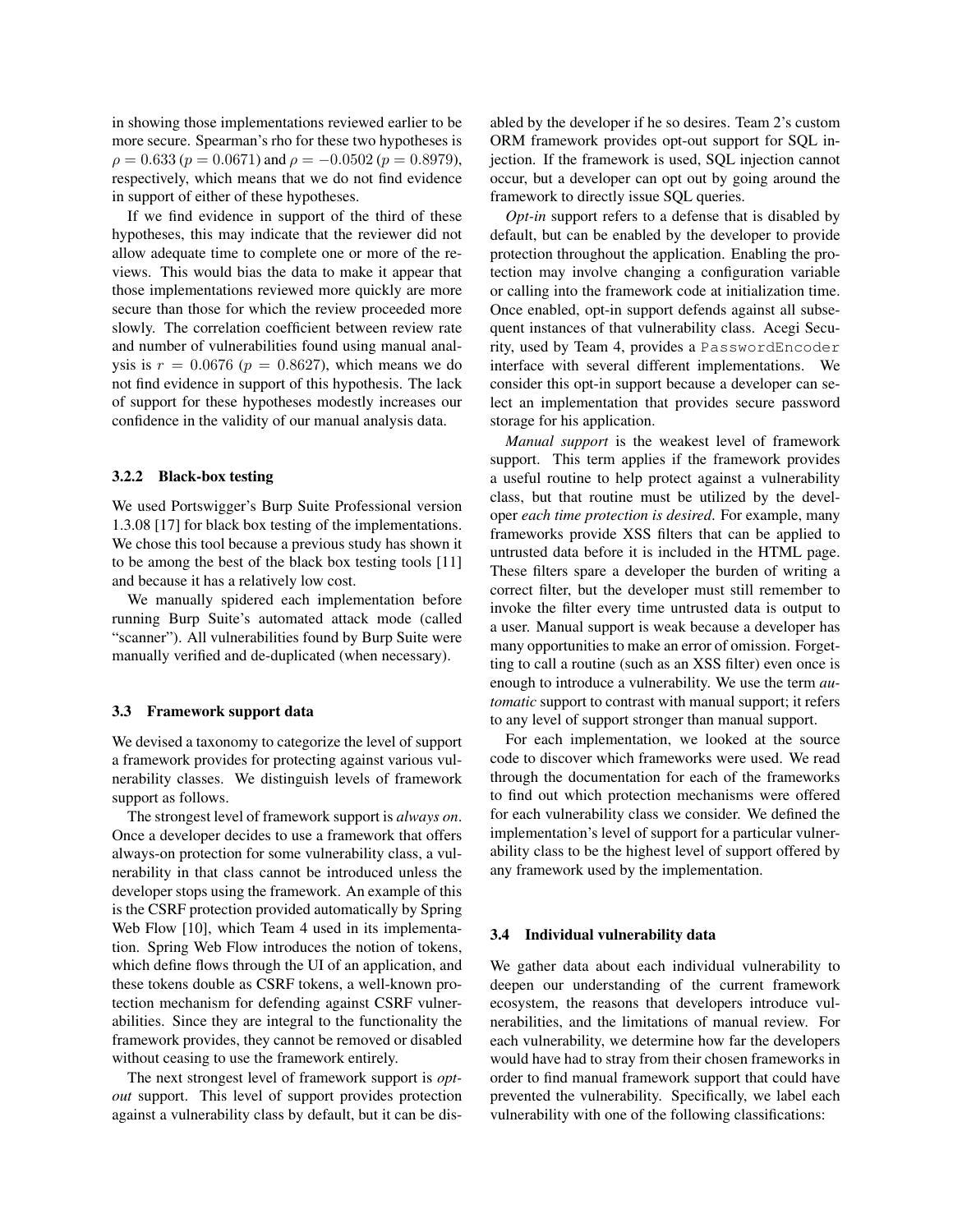|                              | .Java | Perl | <b>PHP</b> |
|------------------------------|-------|------|------------|
| <b>Number of programmers</b> |       |      |            |
| Mean age (years)             |       |      |            |
| Mean experience (years)      | 7.1   | 8.7  |            |

*Table 4:* Statistics of the programmers.

- 1. Framework used. Framework support that could have prevented this vulnerability exists in at least one of the frameworks used by the implementation.
- 2. Newer version of framework used. Framework support exists in a newer version of one of the frameworks used by the implementation.
- 3. Another framework for language used. Framework support exists in a different framework for the same language used by the implementation.
- 4. Some framework for some language. Framework support exists in some framework for some language other than the one used by the implementation.
- 5. No known support. We cannot find framework support in any framework for any language that would have stopped the vulnerability.

We label each vulnerability with the *lowest* level at which we are able to find framework support that could have prevented the vulnerability. We do so using our awareness and knowledge of state-of-the-art frameworks as well as the documentation frameworks provide.

Similarly, for each vulnerability, we determine the level at which the developers could have found automatic (i.e., opt-in or better) framework support. We evaluate this in the same manner as we did for manual support, but with a focus only on automatic protection mechanisms.

### 3.5 Threats to validity

Experimental design. The Plat Forms data were gathered in a non-randomized experiment. This means that the programmers chose which language to use; the language was not randomly assigned to them by the researchers. This leaves the experiment open to selection bias; it could be the case that more skilled programmers tend to choose one language instead of another. As a result, any results we find represent what one might expect when hiring new programmers who choose which language to use, rather than having developers on staff and telling them which language to use.

Programmer skill level. If the skill level of the programmers varies from team to team, then the results represent the skills of the programmers, not inherent properties of the technologies they use for development. Fortunately, the teams had similar skills, as shown in Table 4.

Security awareness. Security was not explicitly mentioned to the developers, but all were familiar with security practices because their jobs required them to be [23]. It may be that explicitly mentioning security or specifying security requirements would have changed the developers' focus and therefore the security of the implementations, but we believe that the lack of special mention is realistic and representative of many programming projects. In the worst case, this limits the external validity of our results to software projects in which security is not explicitly highlighted as a requirement.

Small sample size. Due to the cost of gathering data of this nature, the sample size is necessarily small. This is a threat to external validity because it makes it difficult to find statistically significant results. In the worst case, we can consider this a case study that lets us generate hypotheses to test in future research.

Generalization to other applications. People by Temperament is one web application, and any findings with respect to it may not hold true with respect to other web applications, especially those with vastly different requirements or of much larger scale. The teams had only 30 hours to complete their implementation, which is not representative of most real software development projects. Despite these facts, the application does have a significant amount of functionality and a large enough attack surface to be worth examining.

Number of vulnerabilities. We would like to find the total number of vulnerabilities present in each implementation, but each analysis (manual and black-box) finds only some fraction of them. If the detection rate of our manual analysis is better for one language or one implementation than it is for another, this is a possible threat to validity. However, we have no reason to expect a systematic bias of this nature, as the reviewer's level of experience in manual source code review is approximately equivalent for all three languages. At no time did the reviewer feel that any one review was easier or more difficult than any other.

Similarly, if the detection rate of our black-box tool is better for one language or implementation than it is for another, this could pose a threat to validity. We have no reason to believe this is the case. Because black-box testing examines only the input-output behavior of a web application and not its implementation, it is inherently language- and implementation-agnostic, which leads us to expect that it has no bias for any one implementation over any other.

Vulnerability severity. Our analysis does not take into account any differences in vulnerability severity. Using our analysis, an implementation with many low-severity vulnerabilities would appear less secure than an implementation with only a few very high-severity vulnerabilities, though in fact the latter system may be less secure overall (e.g., expose more confidential customer data).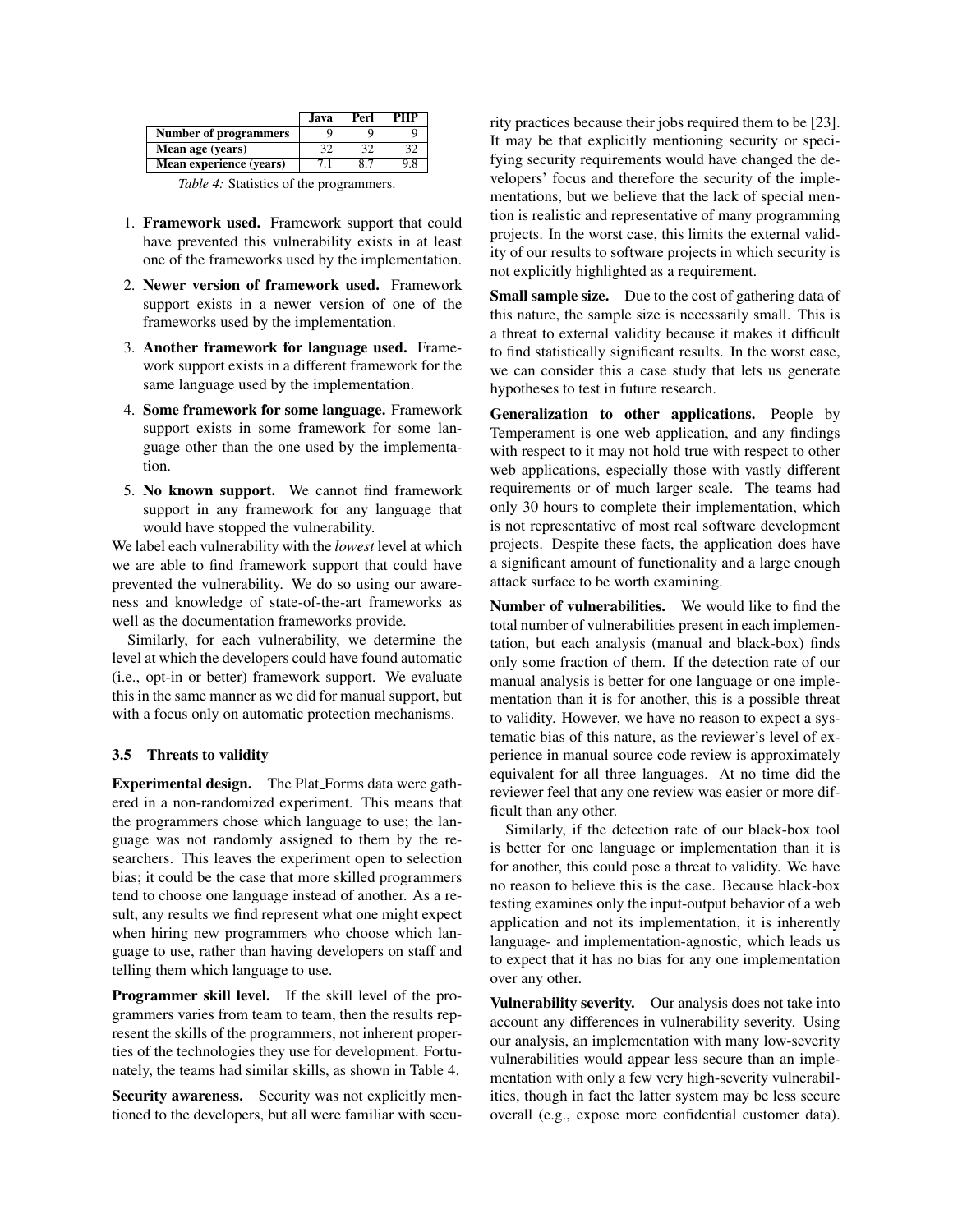We have no reason to believe that average vulnerability severity varies widely between implementations, but we did not study this in detail.

Vulnerabilities introduced later in the product cycle.

Our study considers only those vulnerabilities introduced during initial product development. Continued development brings new challenges for developers that simply were not present in this experiment. Our results do not answer any questions about vulnerabilities introduced during code maintenance or when features are added after initial product development.

Framework documentation. If a framework's documentation is incomplete or incorrect, or if we misread or misunderstood the documentation, we may have mislabeled the level of support offered by the framework. However, the documentation represents the level of support a developer could reasonably be expected to know about. If we were unable to find documentation for protection against a class of vulnerabilities, we expect that developers would struggle as well.

Awareness of frameworks and levels of support. There may exist frameworks that we are not aware of that provide strong framework support for a vulnerability class. If this is the case, our labeling of vulnerabilities with the nearest level at which framework support exists (Section 3.4) may be incorrect. We have made every effort to consider all frameworks with a significant user base in order to mitigate this problem, and we have consulted several lists of frameworks (e.g., [14]) in order to make our search as thorough as reasonably possible.

# 4 Results

We look for patterns in the data and analyze it using statistical techniques. We note that we do not find many statistically significant results due to the limited size of our data set.

# 4.1 Total number of vulnerabilities

Figure 1 displays the total number of vulnerabilities found in each implementation, including both integervalued and binary vulnerability classes (we count a binary vulnerability as one vulnerability in these aggregate counts).

Every implementation had at least one vulnerability. This suggests that building secure web applications is difficult, even with a well-defined specification, and even for a relatively small application.



*Figure 1:* The total number of vulnerabilities found in the 9 implementations of People by Temperament. The x-axis is labeled with the language and team number.

One of the Perl implementations has by far the most vulnerabilities, primarily due to its complete lack of XSS protection.<sup>3</sup> This does not seem to be related to the fact that Perl is the language used, however, since the other two Perl implementations have only a handful of vulnerabilities, and few XSS vulnerabilities.

The Java implementations have fewer vulnerabilities than the PHP implementations. In fact, every Java implementation contains fewer vulnerabilities than each PHP implementation.

A one-way ANOVA test reveals that the overall relationship in our data set between language and total number of vulnerabilities is not statistically significant  $(F = 0.57, p = 0.592)$ . Because this appears to be largely due to the obvious lack of a difference between Perl and each of the other two languages, we also perform a Student's t-test for each pair of languages, using the Bonferroni correction to correct for the fact that we test 3 separate hypotheses. As expected, we do not find a significant difference between PHP and Perl or between Perl and Java. We find a statistically significant difference between PHP and Java ( $p = 0.033$ ).

#### 4.2 Vulnerability classes

Figure 2 breaks down the total number of vulnerabilities into the separate integer-valued vulnerability classes, and the shaded rows in Table 5 present the data for the binary vulnerability classes.

XSS. A one-way ANOVA test reveals that the relationship between language and number of stored XSS vulnerabilities is not statistically significant ( $F = 0.92$ ,  $p =$ 0.4492). The same is true for reflected XSS ( $F = 0.43$ ,  $p = 0.6689$ .

 $3$ None of our conclusions would differ if we were to exclude this apparent outlier.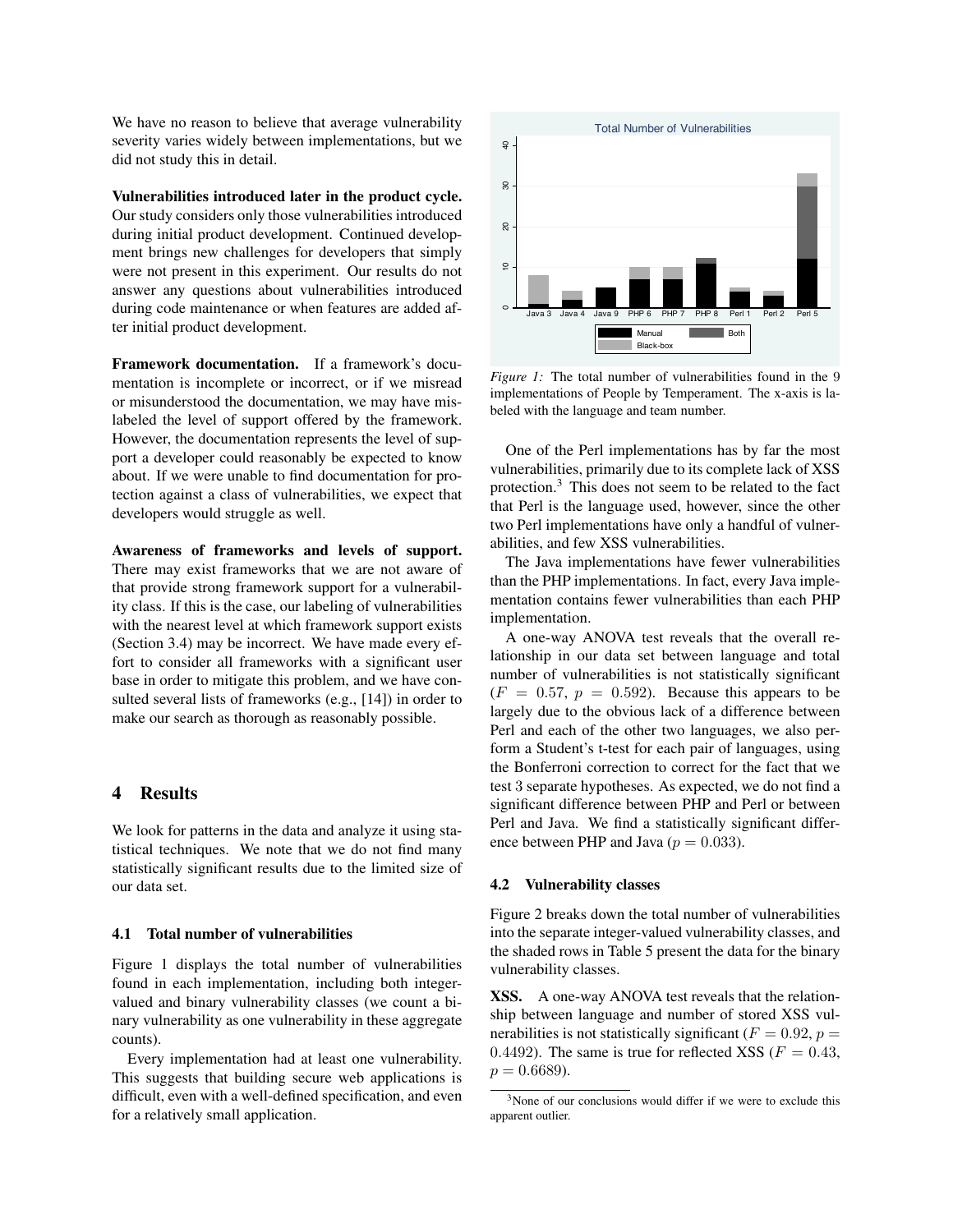|               |          | <b>CSRF</b> |           | <b>Session Management</b> |           | <b>Password Storage</b> |           |
|---------------|----------|-------------|-----------|---------------------------|-----------|-------------------------|-----------|
| <b>Team</b>   | Language | Vulnerable? | Framework | Vulnerable?               | Framework | Vulnerable?             | Framework |
| <b>Number</b> |          |             | Support   |                           | Support   |                         | Support   |
|               | Perl     | $\bullet$   | none      |                           | opt-in    | $\bullet$               | opt-in    |
| 2             | Perl     | $\bullet$   | none      | $\bullet$                 | none      | $\bullet$               | none      |
| 5             | Perl     | $\bullet$   | none      | $\bullet$                 | none      |                         | opt-out   |
| 3             | Java     |             | manual    |                           | opt-out   | $\bullet$               | none      |
| 4             | Java     |             | always on |                           | opt-in    | $\bullet$               | opt-in    |
| 9             | Java     | $\bullet$   | none      |                           | opt-in    |                         | none      |
| 6             | PHP      | ٠           | none      |                           | opt-out   | $\bullet$               | opt-in    |
| 7             | PHP      | $\bullet$   | none      |                           | opt-out   | $\bullet$               | none      |
| 8             | PHP      |             | none      |                           | opt-out   | $\bullet$               | opt-in    |

*Table 5:* Presence or absence of binary vulnerability classes, and framework support for preventing them.



*Figure 2:* Vulnerabilities by vulnerability class.

SQL injection. Very few SQL injection vulnerabilities were found. Only two implementations had any such vulnerabilities, and only 4 were found in total. The difference between languages is not statistically significant  $(F = 0.70, p = 0.5330).$ 

Authentication and authorization bypass. No such vulnerabilities were found in 5 of the 9 implementations. Each of the other 4 had only 1 or 2 such vulnerabilities. The difference between languages is not statistically significant ( $F = 0.17$ ,  $p = 0.8503$ ).

CSRF. As seen in Table 5, all of the PHP and Perl implementations, and 1 of 3 Java implementations were vulnerable to CSRF attacks. Fisher's exact test reveals that the difference between languages is not statistically significant ( $p = 0.25$ ).

Session management. All implementations other than 2 of the 3 Perl implementations were found to implement secure session management. That is, the Perl implementations were the only ones with vulnerable session management. Fisher's exact test reveals that the difference is not statistically significant ( $p = 0.25$ ).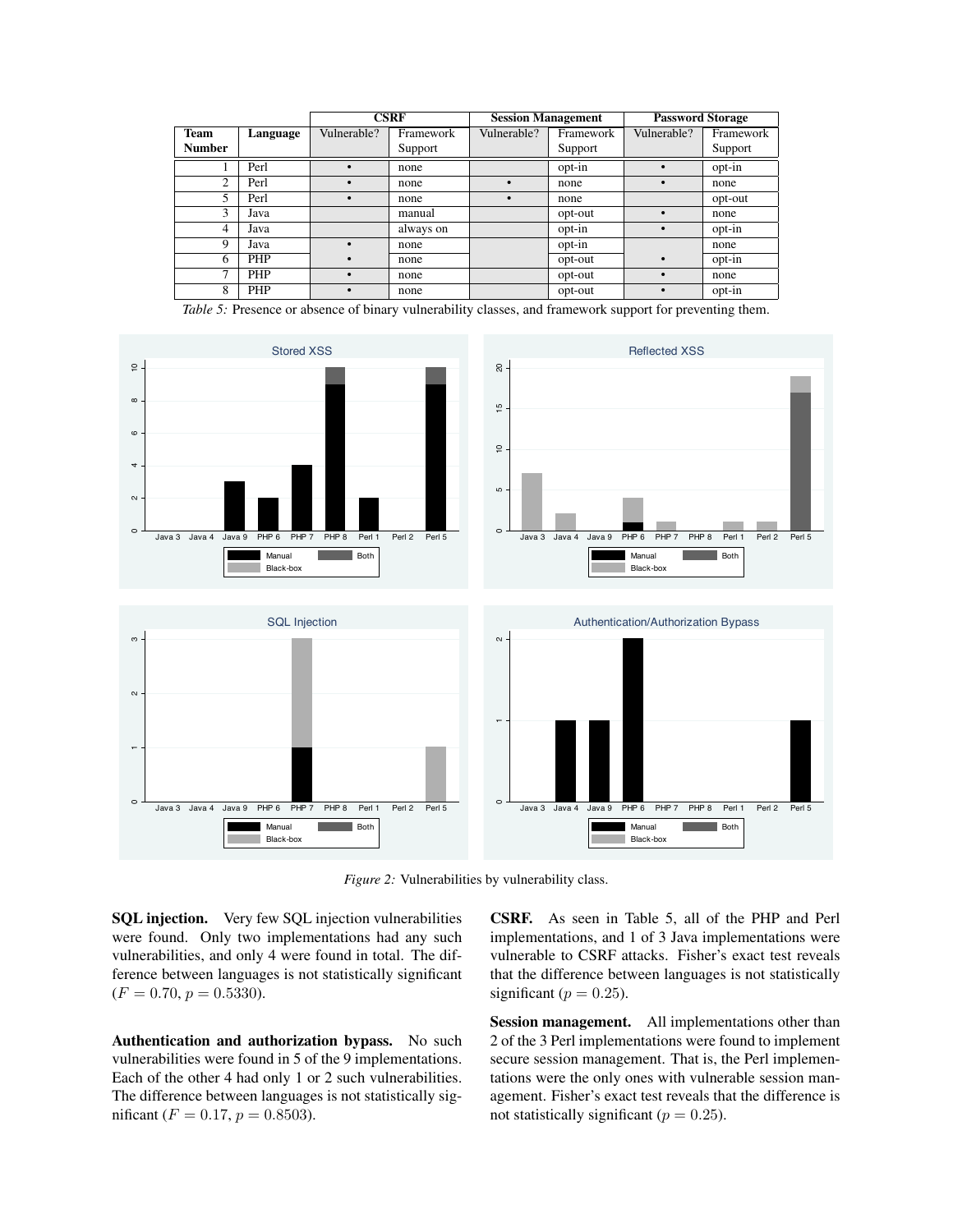|             |            | <b>Vulnerabilities found by</b> |                |             |              |
|-------------|------------|---------------------------------|----------------|-------------|--------------|
| <b>Team</b> | Language   | <b>Manual</b>                   | <b>Black-</b>  | <b>Both</b> | <b>Total</b> |
| Number      |            | only                            | box only       |             |              |
|             | Perl       | 4                               |                | 0           | 5            |
| 2           | Perl       | 3                               |                | 0           |              |
| 5           | Perl       | 12                              | 3              | 18          | 33           |
| 3           | Java       |                                 | ┑              | 0           | 8            |
| 4           | Java       | $\overline{c}$                  | $\mathfrak{D}$ | 0           |              |
| 9           | Java       | 5                               | 0              | $\Omega$    | 5            |
| 6           | PHP        | 7                               | 3              | $\theta$    | 10           |
|             | <b>PHP</b> |                                 | 3              | 0           | 10           |
| 8           | <b>PHP</b> |                                 |                |             | 12           |

*Table 6:* Number of vulnerabilities found in the implementations of People by Temperament. The "Vulnerabilities found by" columns display the number of vulnerabilities found only by manual analysis, only by black-box testing, and by both techniques, respectively. The final column displays the total number of vulnerabilities found in each implementation.

Insecure password storage. Most of the implementations used some form of insecure password storage, ranging from storing passwords in plaintext to not using a salt before hashing the passwords. One Perl and one Java implementation did not violate current best practices for password storage. There does not, however, appear to be any association between programming language and insecure password storage. Fisher's exact test does not find a statistically significant difference ( $p = 0.999$ ).

#### 4.3 Manual review vs. black-box testing

Table 6 and Figure 1 list how many vulnerabilities were found only by manual analysis, only by black-box testing, and by both techniques. All vulnerabilities in the binary vulnerability classes were found by manual review, and none were found by black-box testing.

We observe that manual analysis fared better overall, finding 71 vulnerabilities (including the binary vulnerability classes), while black-box testing found only 39. We also observe that there is very little overlap between the two techniques; the two techniques find different vulnerabilities. Out of a total of 91 vulnerabilities found by either technique, only 19 were found by both techniques (see Figure 3). This suggests that they are complementary, and that it may make sense for organizations to use both.

Organizations commonly use only black-box testing. These results suggest that on a smaller budget, this practice makes sense because either technique will find some vulnerabilities that the other will miss. If, however, an organization can afford the cost of manual review, *it should supplement this with black-box testing.* The cost is small relative to that of review, and our results suggest that black-box testing will find additional vulnerabilities.

Figure 2 reveals that the effectiveness of the two techniques differs depending upon the vulnerability class.



*Figure 3:* Vulnerabilities found by manual analysis and blackbox penetration testing.

Manual review is the clear winner for authentication and authorization bypass and stored XSS vulnerabilities, while black-box testing finds more reflected XSS and SQL injection vulnerabilities. This motivates the need for further research and development of better black-box penetration testing techniques for stored XSS and authentication and authorization bypass vulnerabilities. We note that recent research has made progress toward finding authentication and authorization bypass vulnerabilities [9, 13], but these are not black-box techniques.

Reviewer ability. We now discuss the 20 vulnerabilities that were not found manually. Our analysis of these vulnerabilities further supports our conclusion that black-box testing complements manual review.

For 40% (8) of these, the reviewer found at least one similar vulnerability in the same implementation. That is, there is evidence that the reviewer had the skills and knowledge required to identify these vulnerabilities, but overlooked them. This suggests that we cannot expect a reviewer to have the consistency of an automated tool.

For another 40%, the vulnerability detected by the tool was in framework code, which was not analyzed by the reviewer. An automated tool may find vulnerabilities that reviewers are not even looking for.

The remaining 20% (4) represent vulnerabilities for which no similar vulnerabilities were found by the reviewer in the same implementation. It is possible that the reviewer lacked the necessary skills or knowledge to find these vulnerabilities.

### 4.4 Framework support

We examine whether stronger framework support is associated with fewer vulnerabilities. Figure 4 displays the relationship for each integer-valued vulnerability class between the level of framework support for that class and the number of vulnerabilities in that class. If for some vulnerability class there were an association between the level of framework support and the number of vulnerabil-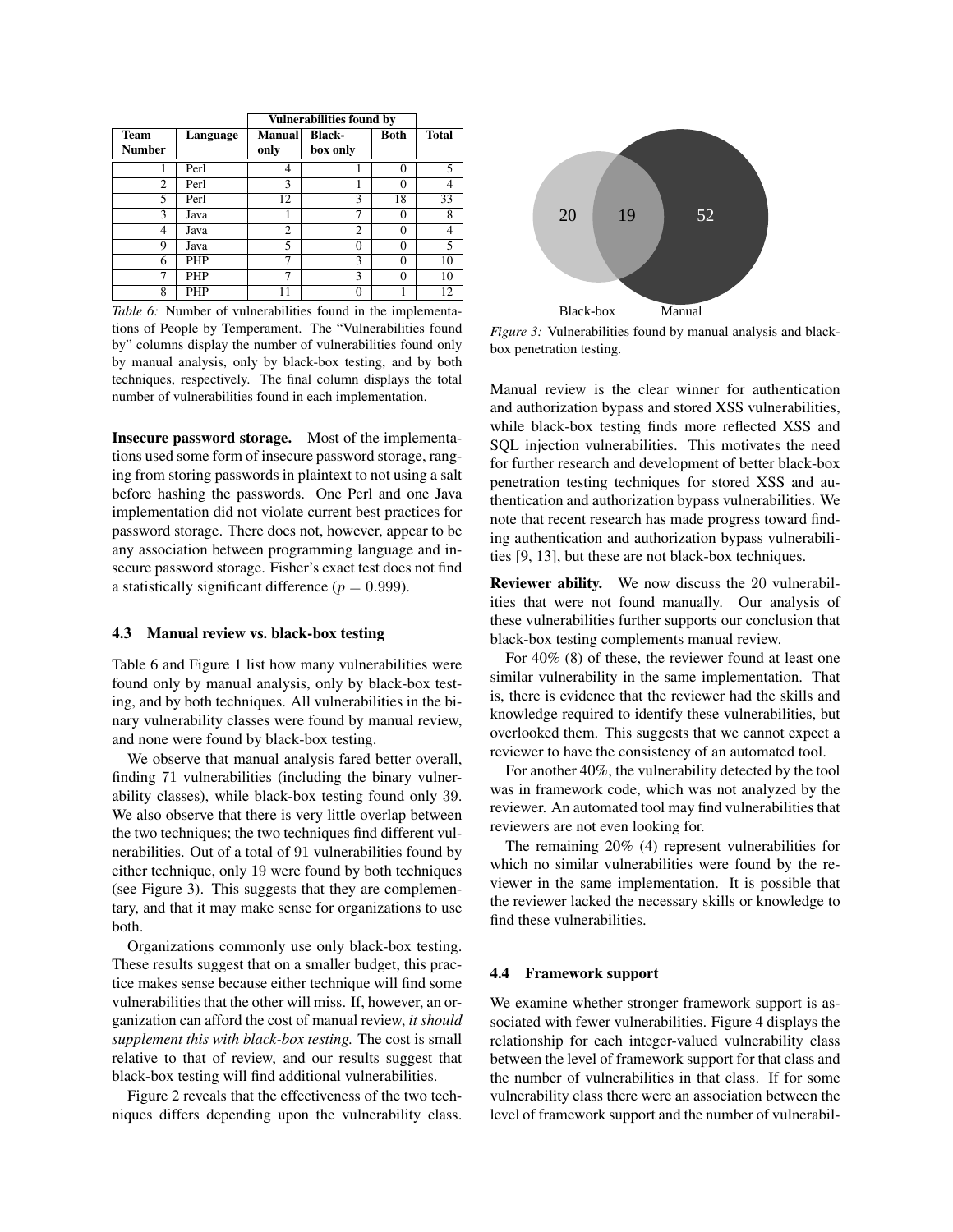

*Figure 4:* Level of framework support vs. number of vulnerabilities for integer-valued vulnerability classes. The area of a mark scales with the number of observations at its center.

ities, we would expect most of the points to be clustered around (or below) a line with a negative slope.

For each of the three $4$  classes, we performed a oneway ANOVA test between framework support for the vulnerability class and number of vulnerabilities in the class. None of these results are statistically significant.

Our data set allows us to compare only frameworks with no support to frameworks with manual support because the implementations in our data set do not use frameworks with stronger support (with one exception). We found no significant difference between these levels of support. However, this data set does not allow us to examine the effect of opt-in, opt-out, or always-on support on vulnerability rates. In future work, we would like to analyze implementations that use frameworks with stronger support for these vulnerability classes. Example frameworks include CodeIgniter's xss clean [1], Google Ctemplate [3], and Django's autoescape [2], all of which provide opt-out support for preventing XSS vulnerabilities. A more diverse data set might reveal relationships that cannot be gleaned from our current data.

Table 5 displays the relationship between framework support and vulnerability status for each of the binary vulnerability classes.

There does not appear to be any relationship for password storage. Many of the implementations use frameworks that provide opt-in support for secure password storage, but they do not use this support and are therefore vulnerable anyway. This highlights the fact that manual framework support is only as good as developers' awareness of its existence.

Session management and CSRF do, on the other hand, appear to be in such a relationship. Only the two implementations that lack framework support for session management have vulnerable session management. Similarly, only the two implementations that have framework support for CSRF were not found to be vulnerable to CSRF attacks. Both results were found to be statistically significant using Fisher's exact test ( $p = 0.028$  for each).

The difference in results between the integer-valued and binary vulnerability classes suggests that manual support does not provide much protection, while more automated support is effective at preventing vulnerabilities. During our manual source code review, we frequently observed that developers were able to correctly use manual support mechanisms in some places, but they forgot or neglected to do so in other places.

Figure 5 presents the results from our identification of the lowest level at which framework support exists that could have prevented each individual vulnerability (as described in Section 3.4).

It is rare for developers not to use available automatic support (the darkest bars in Figure 5b show only 2 such vulnerabilities), but they commonly fail to use existing manual support (the darkest bars in Figure 5a, 37 vulnerabilities). In many cases (30 of the 91 vulnerabilities found), the existing manual support was correctly used elsewhere. This suggests that no matter how good manual defenses are, they will never be good enough; developers can forget to use even the best manual framework support, even when it is evident that they are aware of it and know how to use it correctly.

For both manual and automatic support, the majority of vulnerabilities could have been prevented by support from another framework for the same language that the implementation used. That is, it appears that strong framework support exists for most vulnerability classes for each language in this study.

The annotations in Figure 5 point out particular shortcomings of frameworks for different vulnerability classes. We did not find any framework that provides any level of support for sanitizing untrusted output in a JavaScript context, which Team 3 failed to do repeatedly, leading to 3 reflected XSS vulnerabilities. We were also unable to find a PHP framework that offers automatic support for secure password storage, though we were able to find many tutorials on how to correctly (but manually) salt and hash passwords in PHP. Finally, we are not aware of any automatic framework support for preventing authorization bypass vulnerabilities. Unlike the other vulnerability classes we consider, these require correct policies; in this sense, this vulnerability class is fundamentally different, and harder to tackle, as acknowledged by recent work [9, 13].

<sup>4</sup>The level of framework support for stored XSS and reflected XSS is identical in each implementation, so we combined these two classes.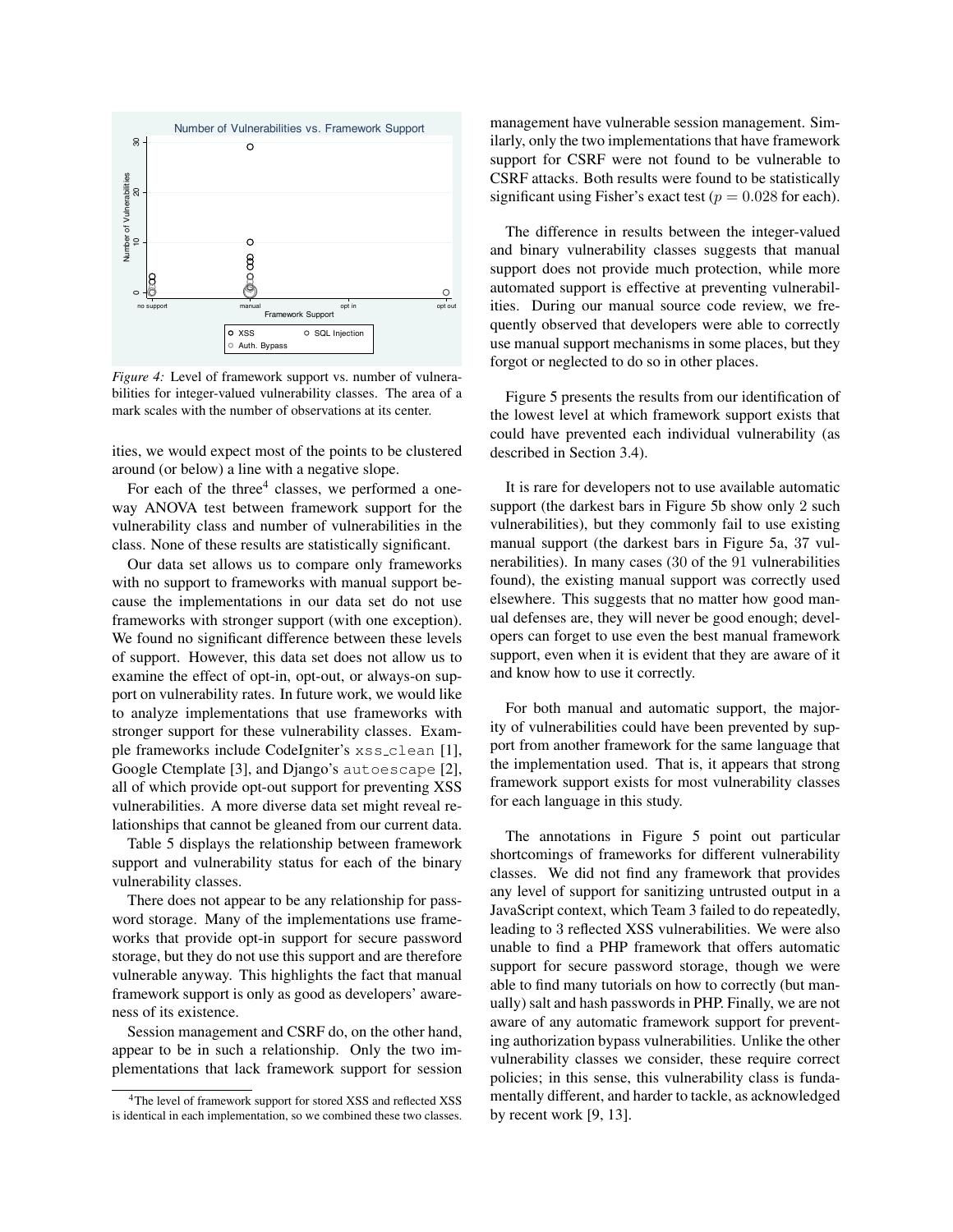

*Figure 5:* For each vulnerability found, how far developers would have to stray from the technologies they used in order to find framework support that could have prevented each vulnerability, either manually (left) or automatically (right).

#### 4.5 Limitations of statistical analysis

We caution the reader against drawing strong, generalizable conclusions from our statistical analysis, and we view even our strongest results as merely suggestive but not conclusive. Although we entered this study with specific goals and hypotheses (as described in Section 2), results that appear statistically significant may not in fact be valid – they could be due to random chance.

When testing 20 hypotheses at a 0.05 significance level, we expect one of them to appear significant purely by chance. We tested 19 hypotheses in this study, and 3 of them appeared to be significant. Therefore, we should not be surprised if one or two of these seeminglysignificant associations are in fact spurious and due solely to chance. We believe more powerful studies with larger data sets are needed to convincingly confirm the apparent associations we have found.

# 5 Related work

In this section, we survey related work, which falls into 3 categories: (1) studies of the relationship between programming languages and application security, (2) comparisons of the effectiveness of different automated black-box web application penetration testing tools, and (3) comparisons of different bug- and vulnerability-finding techniques.

Programming languages and security. The 9th edition of the WhiteHat Website Security Statistic Report [26] offers what we believe is the best insight to date regarding the relationship between programming language and application security. Their data set, which includes over 1,500 web applications and over 20,000 vulnerabilities, was gathered from the penetration-testing service WhiteHat performs for its clients.

Their report found differences between languages in the prevalence of different vulnerability classes as well as the average number of "serious" vulnerabilities over the lifetime of the applications. For example, in their sample of applications, 57% of the vulnerabilities in JSP applications were XSS vulnerabilities, while only 52% of the vulnerabilities in Perl applications were XSS vulnerabilities. Another finding was that PHP applications were found to have an average of 26.6 vulnerabilities over their lifetime, while Perl applications had 44.8 and JSP applications had 25.8. The report makes no mention of statistical significance, but given the size of their data set, one can expect all of their findings to be statistically significant (though not necessarily practically significant).

Walden et al. [25] measured the vulnerability density of the source code of 14 PHP and 11 Java applications, using different static analysis tools for each set. They found that the Java applications had lower vulnerability density than the PHP applications, but the result was not statistically significant.

While these analyses sample across distinct applications, ours samples across implementations of the same application. Our data set is smaller, but its collection was more controlled. The first study focused on fixed combinations of programming language and framework (e.g., Java JSP), and the second did not include a framework comparison. Our study focuses separately on language and framework.

Dwarampudi et al. [12] compiled a fairly comprehensive list of pros and cons of the offerings of several different programming languages with respect to many language features, including security. No experiment or data analysis were performed as a part of this effort.

Finally, the Plat<sub>-Forms</sub> [19] study (from which the present study acquired its data) performed a shallow security analysis of the data set. They ran simple black-box tests against the implementations in order to find indications of errors or vulnerabilities, and they found minor differences. We greatly extended their study using both white- and black-box techniques to find vulnerabilities.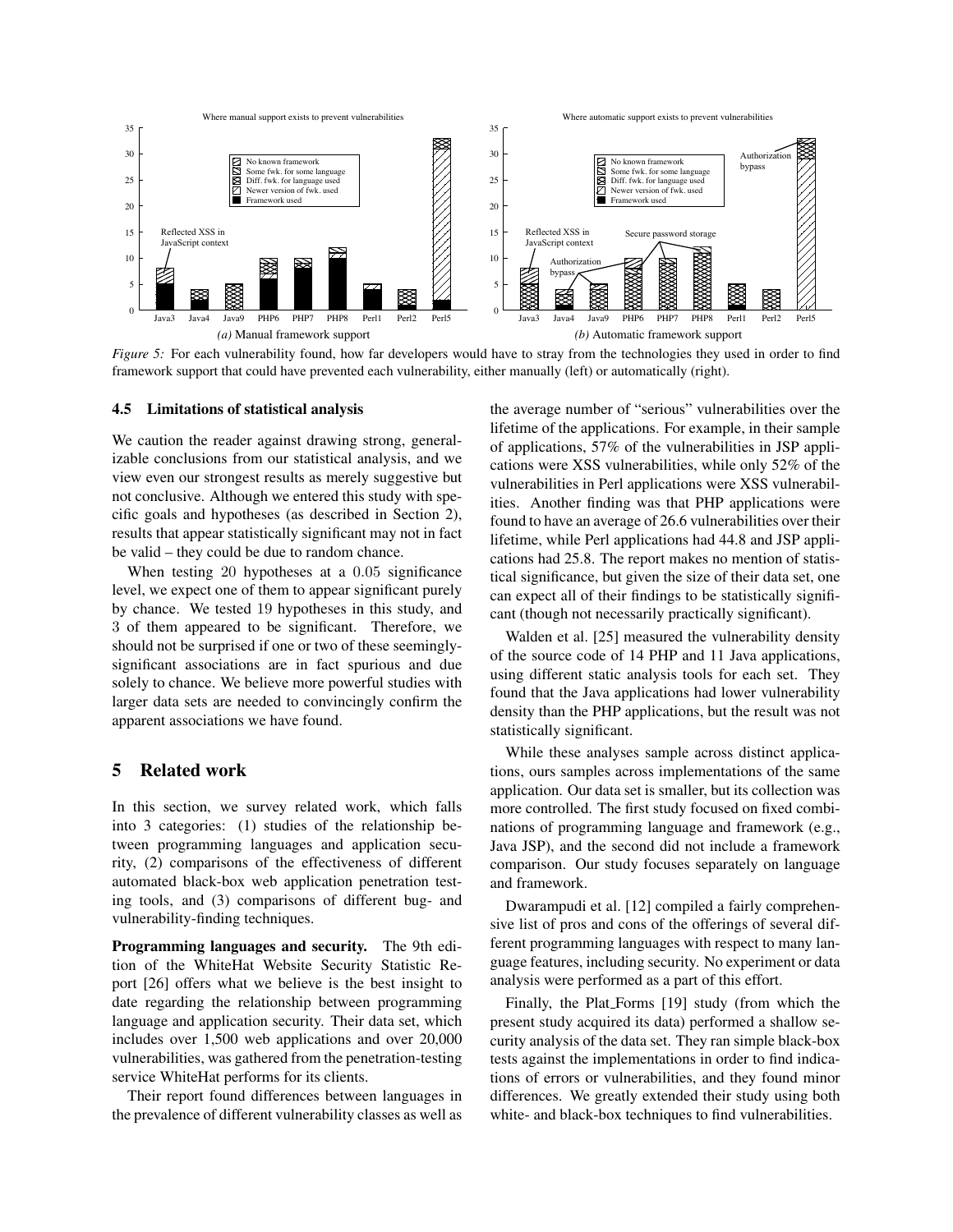Automated black-box penetration testing. We are aware of three separate efforts to compare the effectiveness of different automated black-box web application security scanners. Suto [22] tested each scanner against the demonstration site of each other scanner and found differences in the effectiveness of the different tools. His report lists detailed pros and cons of using each tool based on his experience. Bau et al. [5] tested 8 different scanners in an effort to identify ways in which the state of the art of black box scanning could be improved. They found that the scanners tended to perform well on reflected XSS and (first-order) SQL injection vulnerabilities, but poorly on second-order vulnerabilities (e.g., stored XSS). We augment this finding with the result that manual analysis performs better for stored XSS, authentication and authorization bypass, CSRF, insecure session management, and insecure password storage, and black-box testing performs better for reflected XSS and SQL injection.

Doupé et al. [11] evaluated 11 scanners against a web application custom-designed to have many different crawling challenges and types of vulnerabilities. They found that the scanners were generally poor at crawling the site, they performed poorly against "logic" vulnerabilities (e.g., application-specific vulnerabilities, which often include authorization bypass vulnerabilities), and that they required their operators to have a lot of knowledge and training to be able to use them effectively.

While these studies compare several black-box tools to one another, we compare the effectiveness of a single black-box tool to that of manual source code analysis. Our choice regarding which black-box scanner to use was based in part on these studies.

Bug- and vulnerability-finding techniques. Wagner et al. [24] performed a case study against 5 applications in which they analyzed the true- and false-positive rates of three static bug-finding tools and compared manual source code review to static analysis for one of the 5 applications. This study focused on defects of any type, making no specific mention of security vulnerabilities. They found that all defects the static analysis tools discovered were also found by the manual review. Our study focuses specifically on security vulnerabilities in web applications, and we use a different type of tool in our study than they use in theirs.

Two short articles [8, 15] discuss differences between various tools one might consider using to find vulnerabilities in an application. The first lists constraints, pros, and cons of several tools, including source code analysis, dynamic analysis, and black-box scanners. The second article discusses differences between white- and blackbox approaches to finding vulnerabilities.

# 6 Conclusion and future work

We have analyzed a data set of 9 implementations of the same web application to look for security differences associated with programming language, framework, and method of finding vulnerabilities. Each implementation had at least one vulnerability, which indicates that it is difficult to build a secure web application – even a small, well-defined one.

Our results provide little evidence that programming language plays a role in application security, but they do suggest that the level of framework support for security may influence application security, at least for some classes of vulnerabilities. Even the best manual support is likely not good enough; frameworks should provide automatic defenses if possible.

In future work, we would like to evaluate more modern frameworks that offer stronger support for preventing vulnerabilities. We are aware of several frameworks that provide automatic support for avoiding many types of XSS vulnerabilities.

We have found evidence that manual code review is more effective than black-box testing, but combining the two techniques is more effective than using either one by itself. We found that the two techniques fared differently for different classes of vulnerabilities. Black-box testing performed better for reflected XSS and SQL injection, while manual review performed better for stored XSS, authentication and authorization bypass, session management, CSRF, and insecure password storage. We believe these findings warrant future research with a larger data set, more reviewers, and more black-box tools.

We believe it will be valuable for future research to test the following hypotheses, which were generated from this exploratory study.

- *H1: The practical significance of the difference in security between applications that use different programming languages is negligible.* If true, programmers need not concern themselves with security when choosing which language to use (subject to the support offered by frameworks available for that language).
- *H2: Stronger, more automatic, framework support for vulnerabilities is associated with fewer vulnerabilities.* If true, recent advances in framework support for security have been beneficial, and research into more framework-provided protections should be pursued.
- *H3: Black-box penetration testing tools and manual source code review tend to find different sets of vulnerabilities.* If true, organizations can make more informed decisions regarding their strategy for vulnerability remediation.